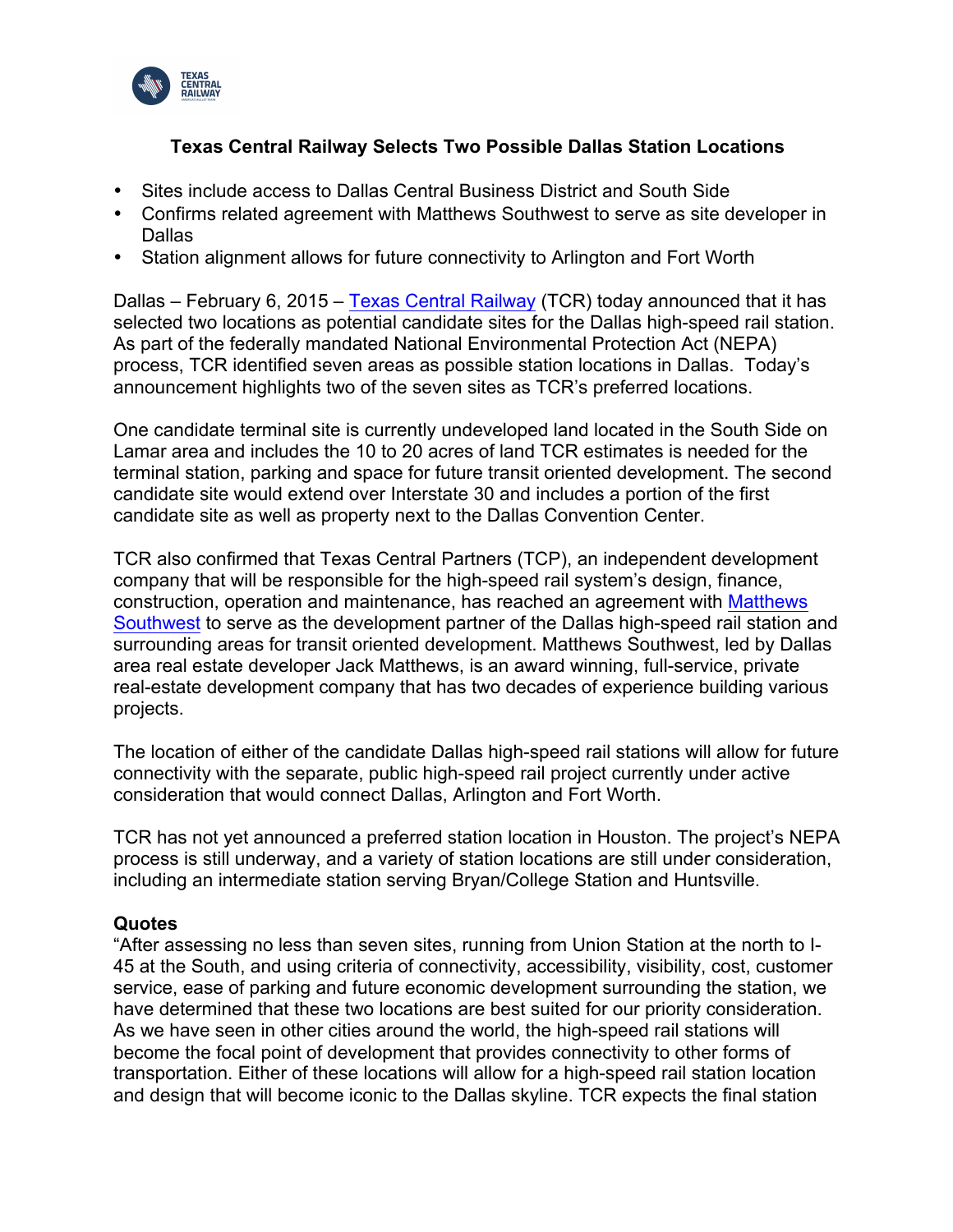

location selection process will require several weeks to complete based on close coordination with all parties involved in the NEPA process. We appreciate all the help we have received to date, and we will continue to rely on input from the community and coordinate closely with other interested stakeholders."

-- Richard Lawless, Chairman and CEO of TCR

"High-speed rail has proven to be transformational wherever it is deployed. These two candidate Dallas station locations will serve as a tremendous catalyst for growth in Dallas, specifically South Dallas, while also serving as a building block for high-speed rail connectivity into Arlington and Fort Worth. The selection of a final station location will be a first step towards the creation of a safe and efficient system that will connect generations of Texans who live and work in the state's largest and most vibrant metropolitan areas."

-- Jack Matthews, President of Matthews Southwest

"Jack Matthews has already made his mark on Dallas. From the revitalization of the Cedars area to the Omni Hotel and beyond, Jack's vision for Dallas is incredible. Either of these two potential station locations are ideally suited for Texas Central's high-speed rail station in Dallas. The project's partnership with Matthews Southwest ensures that we will be able to turn this vision into a reality. We are thrilled that the project now has such a highly-regarded partner in Dallas."

-- Judge Robert Eckels, President of TCR

"I am excited about high-speed rail moving ahead. Both options have the possibility of serving as catalysts for tremendous growth in the City, and I am extremely interested in seeing a deck over Interstate 30, bridging these two vibrant areas of our city and further enhancing what could be an iconic addition to the City of Dallas."

-- Mike Rawlings, Mayor of Dallas

"Since my time as mayor of Dallas, I have seen a real resurgence in downtown Dallas and in South Dallas. Either of these two station locations would complement and accelerate the growth in these areas, connecting Dallas residents not just to Houston, but also to other parts of their city that previously seemed far away or cut off from one another. The high-speed rail system will transform the state, and either of these station locations will be truly transformational for the city. It's a great and exciting time to live in Dallas, as we approach a time when many of our vibrant areas – Victory Park, Uptown, Deep Ellum, Cedars, Southside on Lamar, and the Trinity Groves area – are all accessible by vehicles, sidewalks and transit."

-- Ambassador Ron Kirk, former Mayor of Dallas and Senior Advisor to TCR

"This is a big day for all of us who want to bring high-speed rail to North Texas. Either of these locations will stimulate the revitalization of downtown Dallas and allow for the future expansion of a line to Fort Worth and Arlington. Both of those things were important to us in finding a location site, and I think we have achieved that today." -- Ambassador Tom Schieffer, Senior Advisor to TCR